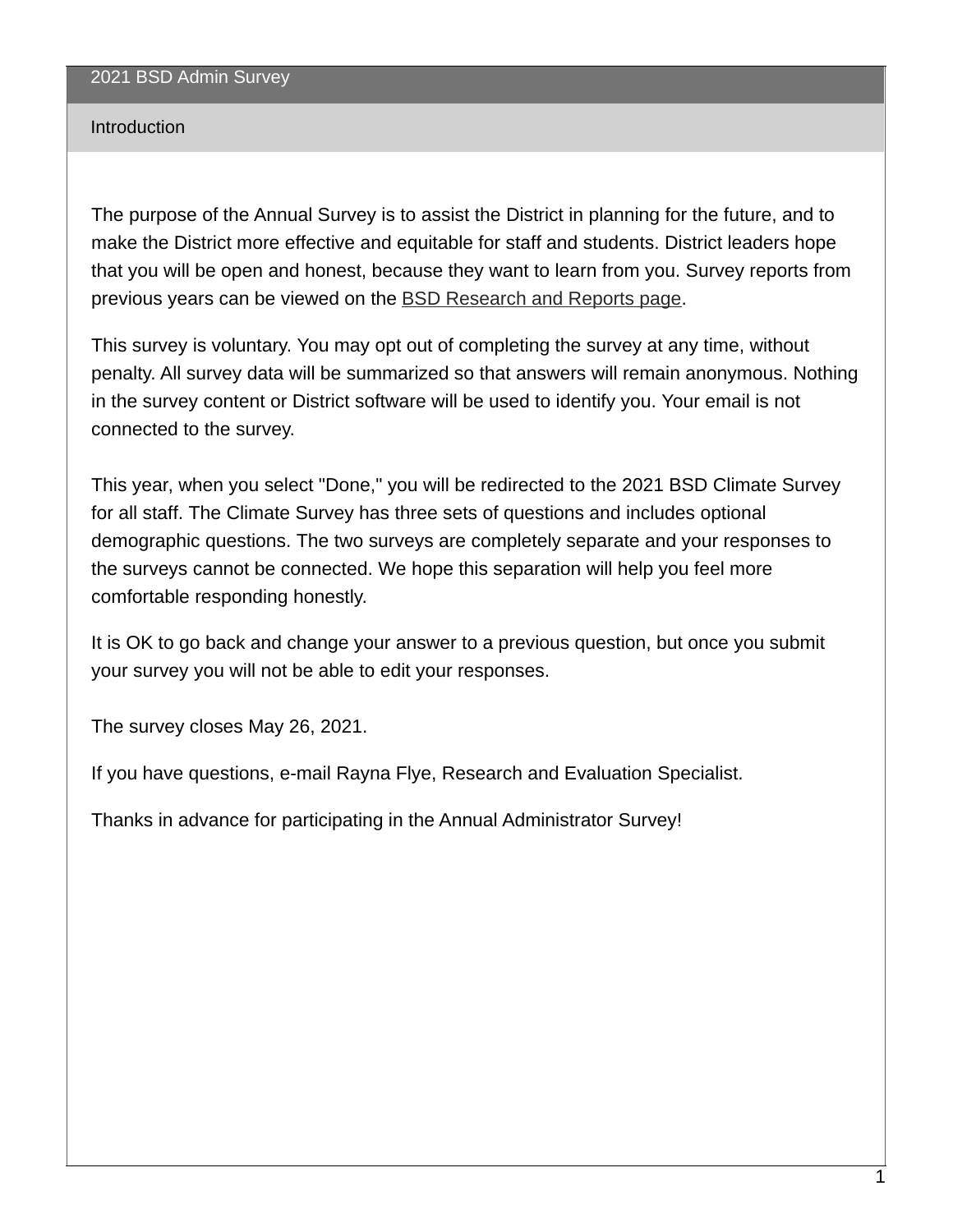## School/Department Communication

## 1. Do you agree or disagree that...

|                                                                                  | Strongly agree | Agree | <b>Disagree</b> | Strongly disagree |
|----------------------------------------------------------------------------------|----------------|-------|-----------------|-------------------|
| I am well-informed about what is going<br>on in the district.                    |                |       |                 |                   |
| I have received timely communication<br>about district budget information.       |                |       |                 |                   |
| There are opportunities for my voice to<br>be heard in district decision-making. |                |       |                 |                   |
| My work supports the District goal and<br>the Strategic Plan.                    |                |       |                 |                   |

## 2. Do you agree or disagree that...

|                                                                                          | Strongly agree | Agree | <b>Disagree</b> | Strongly disagree |
|------------------------------------------------------------------------------------------|----------------|-------|-----------------|-------------------|
| I feel welcome and accepted at my<br>place of work.                                      |                |       |                 |                   |
| I feel supported in my work.                                                             |                |       |                 |                   |
| My work is valued.                                                                       |                |       |                 |                   |
| I generally feel safe at my school or<br>district department this year.                  |                |       |                 |                   |
| I have the knowledge and skills to do<br>my job well.                                    |                |       |                 |                   |
| My school or department has the<br>necessary technology available to<br>support my work. |                |       |                 |                   |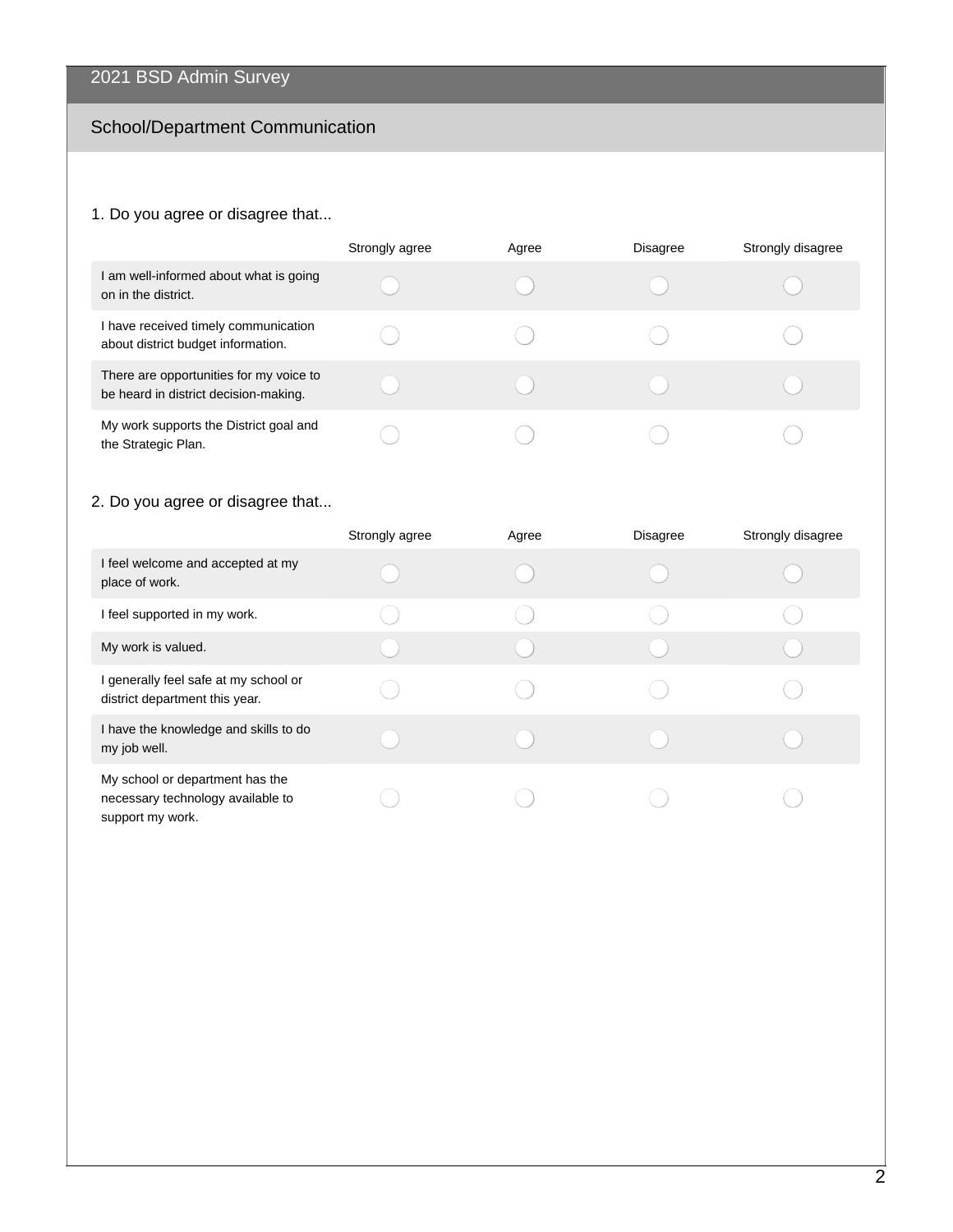#### District Comments--Optional

**While comments are optional, this is a chance for you to share your views without being identified.**

**Please avoid including details that may make your response identifiable. For example, writing "This is** my first year as principal of Bayside High School" makes it easy to identify the writer of the comments.

**District leaders will receive a copy of the comments sent separately from the rest of the survey responses so that no one will be identified based on other responses.**

**If you do not wish to leave any comments, select the "next" button to continue.**

3. There are many ways that the District communicates with staff (Superintendent emails, BSD Briefs, Staff Talk, etc.).

Please share any suggestions you have about how to improve Beaverton School District communication.

4. What would you say is going well in the District, a specific department, and/or role?

5. What recommendations do you have to improve the District?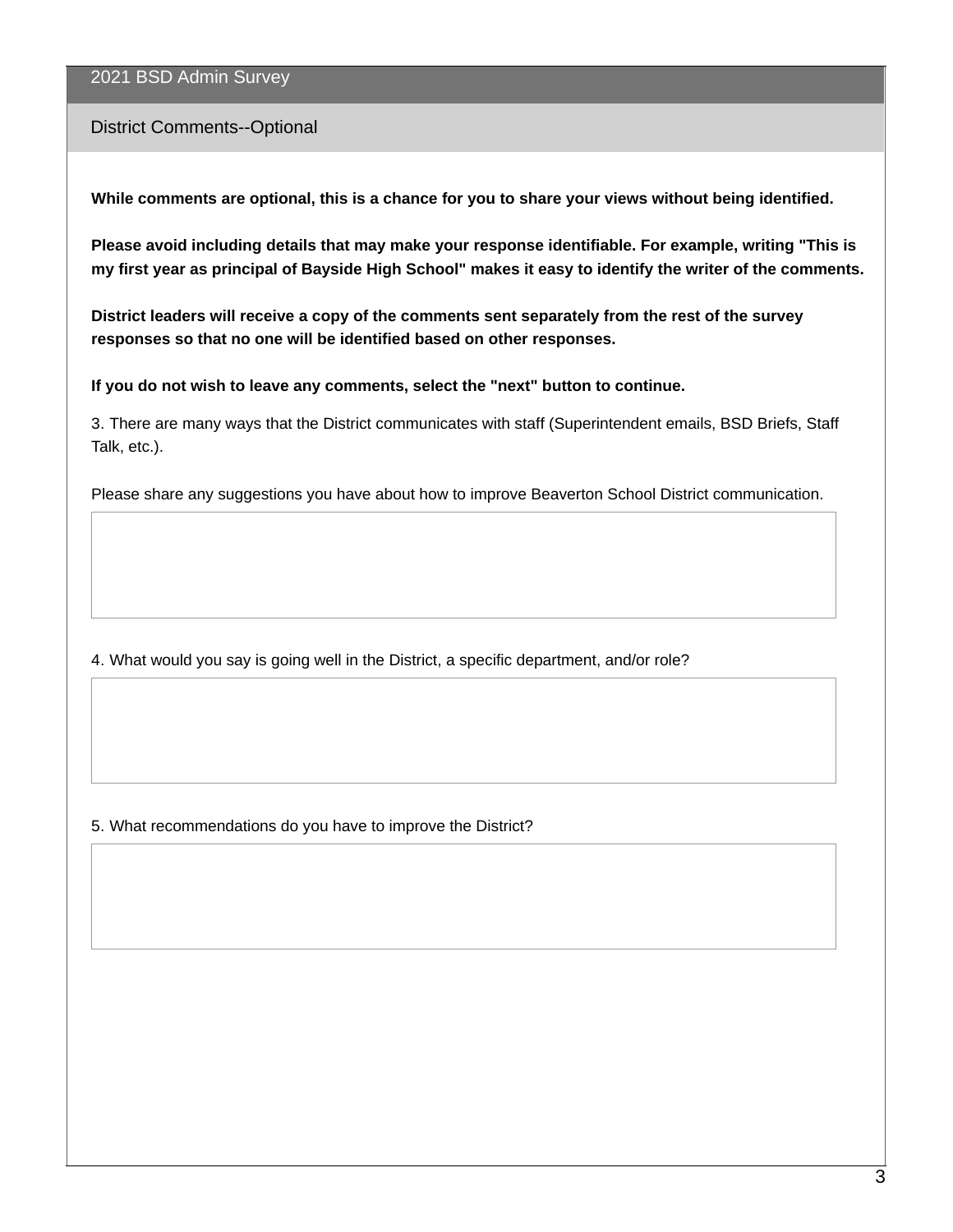| 2021 BSD Admin Survey                |    |  |
|--------------------------------------|----|--|
|                                      |    |  |
|                                      |    |  |
| * 6. Do you work in a school?<br>Yes | No |  |
|                                      |    |  |
|                                      |    |  |
|                                      |    |  |
|                                      |    |  |
|                                      |    |  |
|                                      |    |  |
|                                      |    |  |
|                                      |    |  |
|                                      |    |  |
|                                      |    |  |
|                                      |    |  |
|                                      |    |  |
|                                      |    |  |
|                                      |    |  |
|                                      |    |  |
|                                      |    |  |
|                                      |    |  |
|                                      |    |  |
|                                      |    |  |
|                                      |    |  |
|                                      |    |  |
|                                      |    |  |
|                                      |    |  |
|                                      |    |  |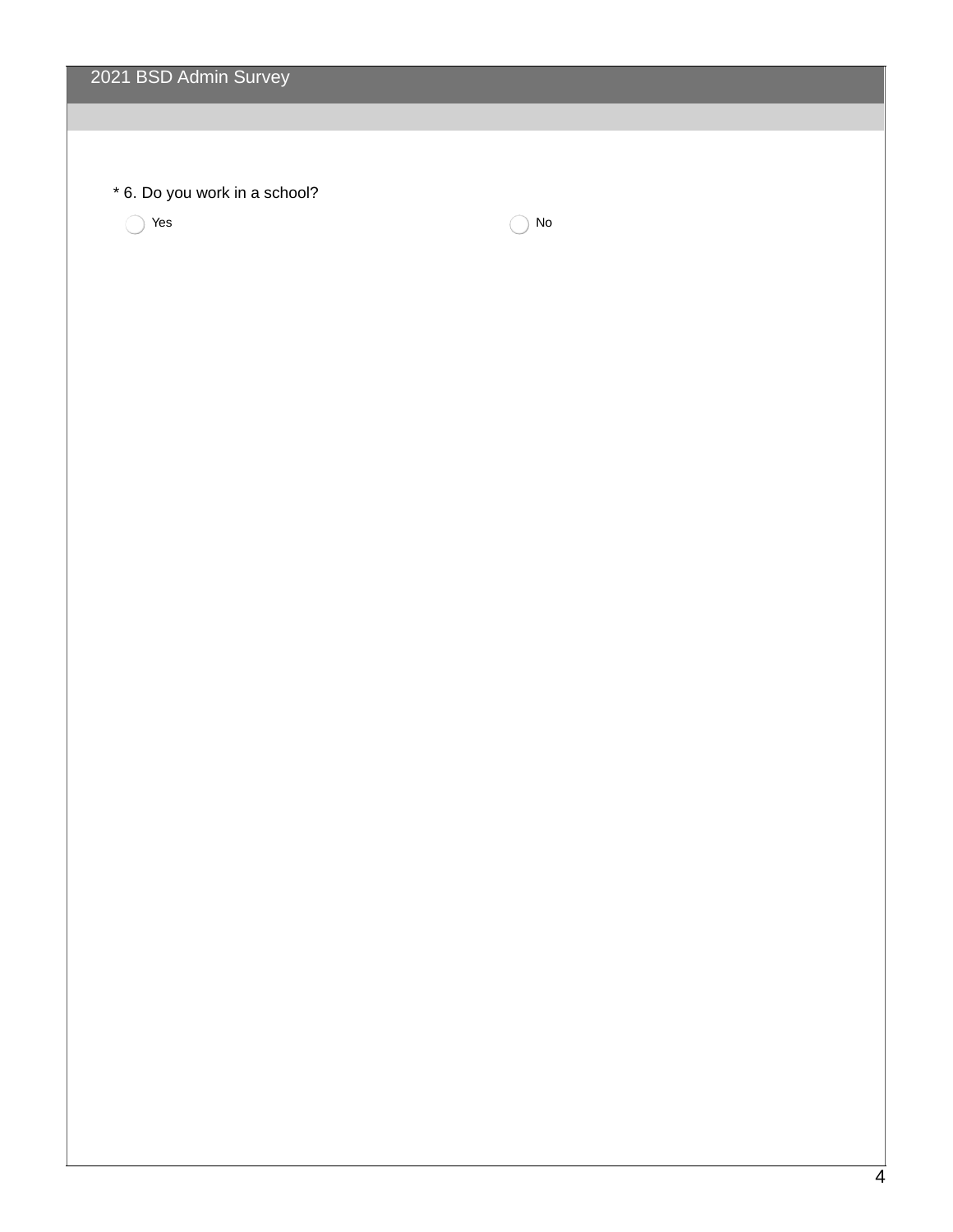7. I have easy access to data to identify student learning needs and monitor student growth.

Strongly agree

Agree

Disagree

Strongly Disagree